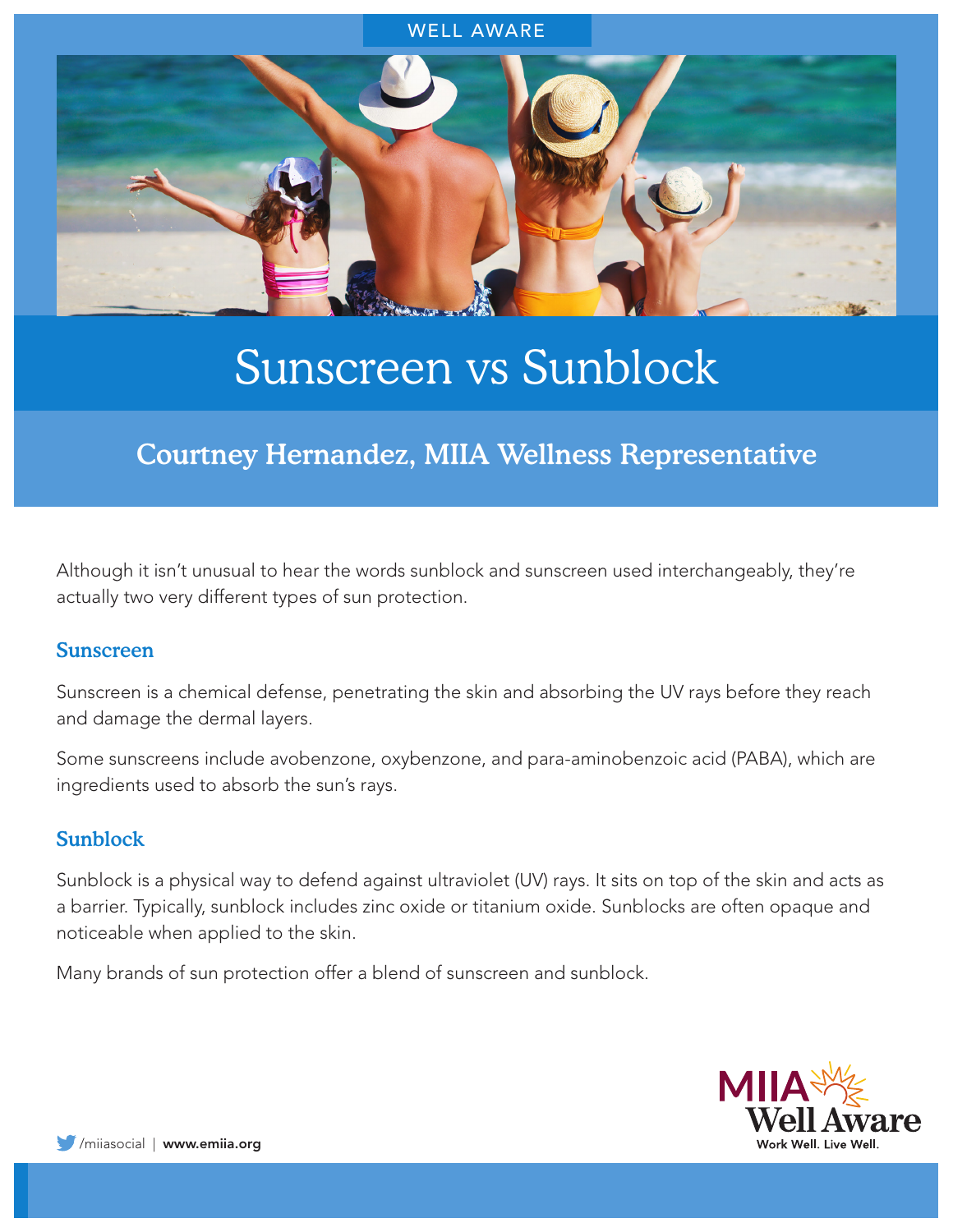# Should I use sunscreen or sunblock?

Both sunscreen and sunblock provide protection from the sun.

According to the [Skin Cancer Foundatio](https://www.skincancer.org/blog/get-the-most-out-of-your-sunscreen/)n, however, skin type should be a consideration when choosing the right product for you.

For people with sensitive skin, sunblocks with zinc oxide and titanium dioxide are better tolerated. These ingredients are also typically found in products for children, who have different sun protection needs.

People with skin conditions, such as rosacea or allergy-prone skin, should avoid products that contain fragrances, preservatives, and oxybenzone or PABA, which are often found in sunscreens.

The **Environmental Working Group** has also cautioned against use of sun protectants with oxybenzone, as it may cause an allergic reaction.

Before trying a new sunscreen or sunblock, read the label to make sure you'll get the protection you need and avoid ingredients you may be sensitive to.

Many doctors recommend sun protectants that offer:

- [SPF](https://www.healthline.com/health/what-spf-should-i-use) 30 or greater
- broad spectrum protection
- water resistance

# What's SPF?

SPF is an acronym for sun protection factor. It's an indication of how well a product will actually protect you from the sun's ultraviolet B (UVB) rays.

The SPF number tells you the amount of time it takes for the skin to redden upon exposure to the sun with protection as opposed to the amount of time without protection.

If used exactly as directed, a product with SPF 30 will take the sun 30 times longer to burn the skin than skin directly exposed without protection. A product with SPF 50 will take 50 times longer.

According to the **[Skin Cancer Foundation](https://www.skincancer.org/blog/ask-the-expert-does-a-high-spf-protect-my-skin-better/)**, a product with SPF 30 allows approximately 3 percent of UVB rays to hit your skin, and a product with SPF 50 allows about 2 percent.

The FDA will no longer allow manufacturers to say their products are waterproof.

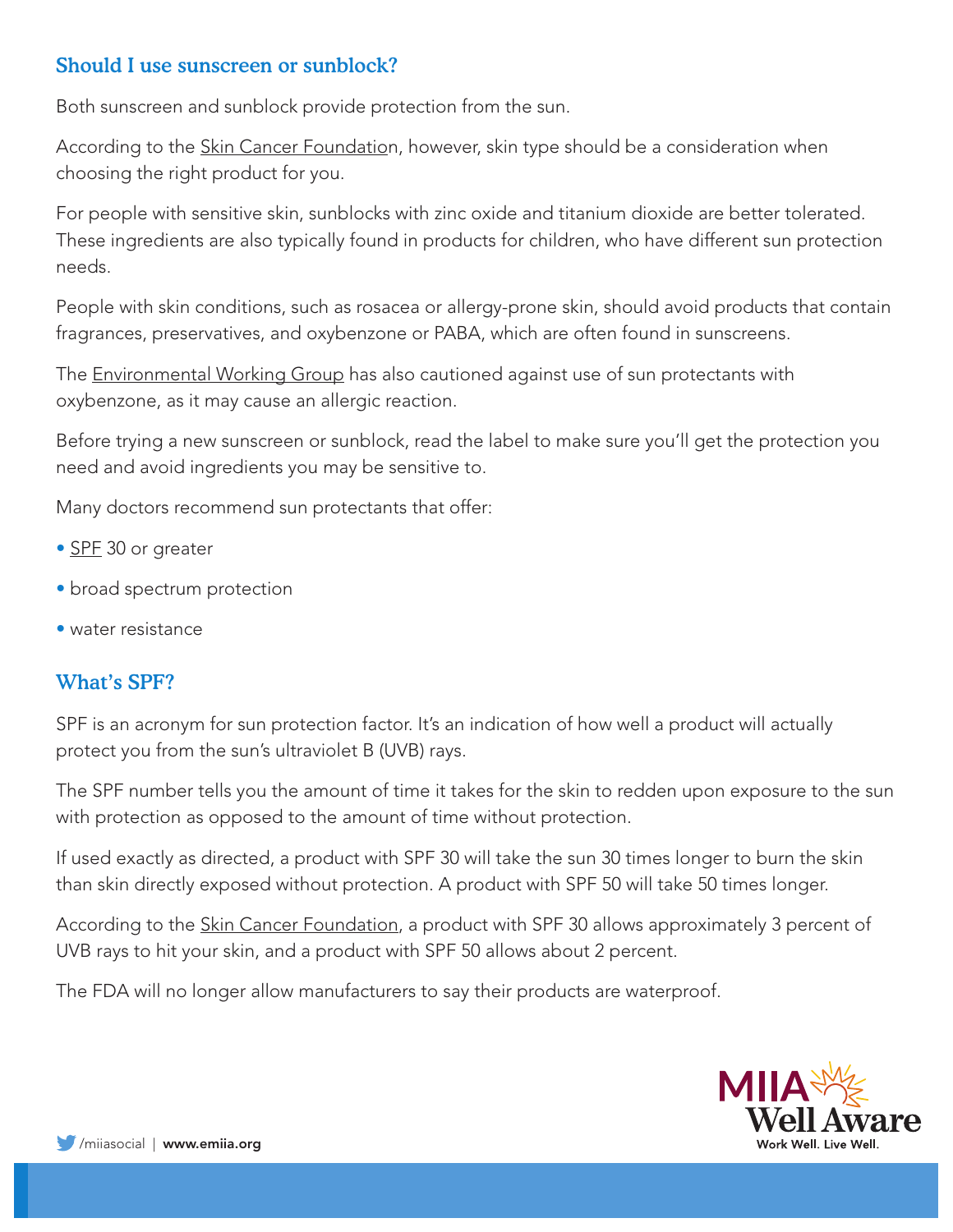Look for products that are water-resistant. This means, the protection will be effective for 40 minutes in the water, then reapplication is necessary. Products that are labeled as very water resistant will typically last for 80 minutes in the water.

Broad spectrum means that the product can protect from both ultraviolet A (UVA) and UVB rays.

## Three reasons to use sun protection

UV radiation from the sun is the most serious threat for skin cancer.

Sunburn is damage to skin cells and blood vessels from the sun's UV radiation. Repeated damage results in weakened skin that easily bruises.

A 2013 study of Caucasian women concluded that UV exposure may be responsible for 80 percent of visible facial aging signs. Signs of visible aging to your skin may include wrinkles educed elasticity, pigmentation, and degradation of texture.

## Ultraviolet radiation

Sunlight includes visible light, heat, and UV radiation. UV is divided into three types and is classified by wavelength.

#### **UVA**

Accounting for about 95 percent of the UV radiation reaching the Earth's surface, UVA has a relatively long wavelength that can penetrate into the deeper layers of the skin.

Responsible for immediate tanning, it also contributes to skin wrinkling and aging, and the development of skin cancers.

#### UVB

Partially blocked by the atmosphere, medium wavelength UVB is unable to penetrate deeper than the superficial layers of skin.

UVB is responsible for delayed sun tanning and burning. It also can enhance skin aging and promote skin cancer development.

#### UVC

Short wavelength ultraviolet C (UVC) is totally blocked by the Earth's atmosphere. It isn't a concern with sun exposure. It can, however, be dangerous with exposure to an artificial radiation source.